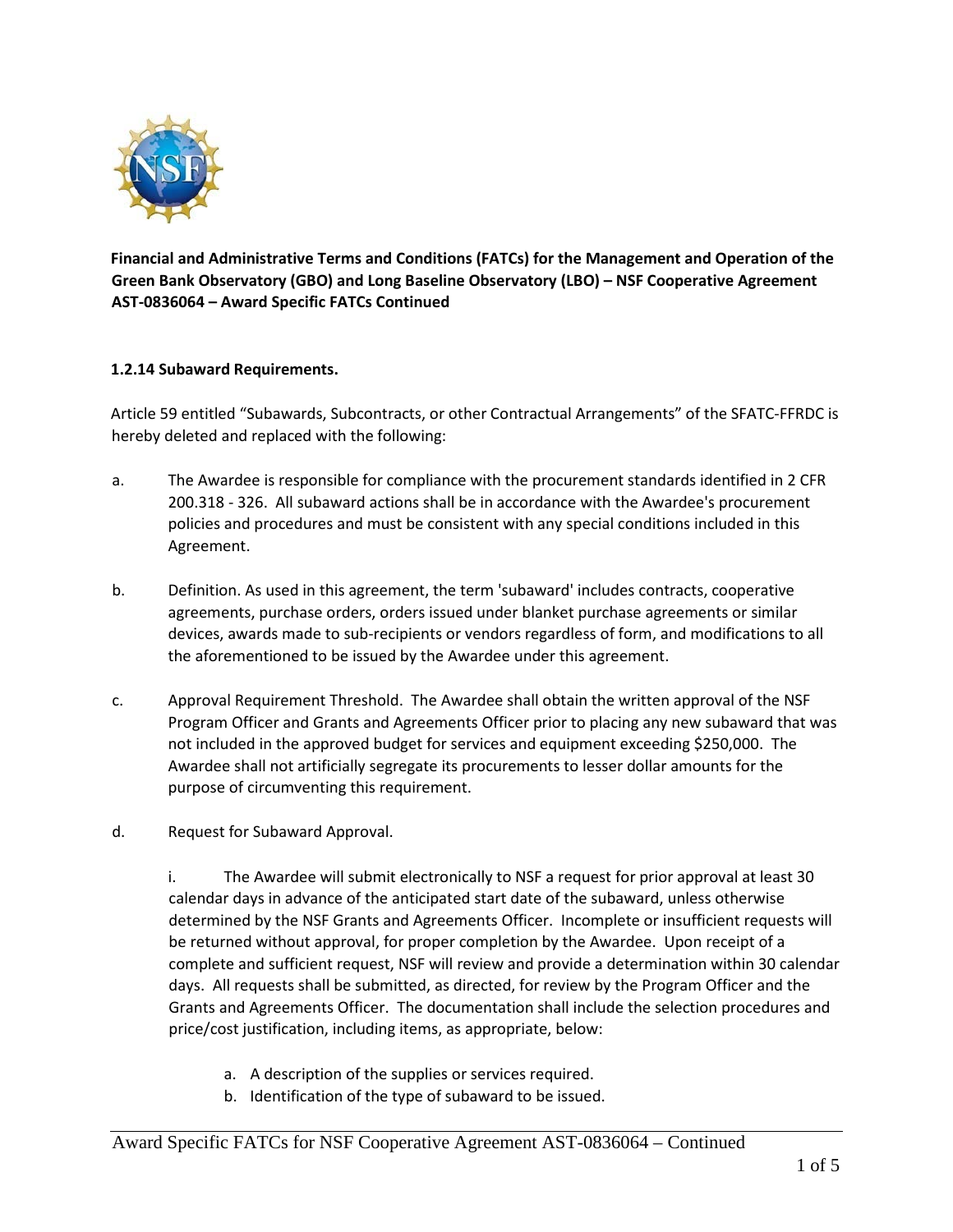- c. Identification of the proposed subawardee, an explanation of why and how the proposed subawardee was selected, and the degree of competition obtained.
- d. The proposed subaward price, together with the Awardee's cost or price analysis thereof.

ii. The memorandum of selection shall be in sufficient detail to reflect the most significant considerations controlling the establishment of initial or revised prices. The memorandum shall include the basis of award, and cost or price analysis in accordance with 2 CFR 215.45. The memorandum shall include a determination of price reasonableness, whether based on adequate price competition, established catalog or market prices of commercial items sold in substantial quantities to the general public, prices set by law or regulation, or some other method. Where the total price differs significantly from the Awardee's total price objective, the memorandum shall explain this difference.

iii. Where the award will be made without competition, the memorandum shall include a detailed justification.

iv. Upon satisfactory review, the NSF Grants and Agreements Officer will provide written approval to the Awardee. Approval of the Grants and Agreements Officer shall not be construed to constitute a determination of the allowability of any cost under this agreement, unless such approval specifically provides that it constitutes a determination of the allowability of such cost.

## e. Award and Administration

i. The Awardee shall make all consultant agreements, subawards, or other commitments in its own name and shall not bind or purport to bind the Government or NSF; and hereby agrees to administer/monitor all subawards/subcontracts it enters into and supports with NSF funds in accordance with the applicable federal cost principles and the applicable federal administrative requirements.

ii. Incorporation of Applicable Terms and Conditions. All contractual arrangements shall contain appropriate provisions consistent with the applicable FATC and SFATCFFRDC supplement, and any applicable special conditions included in this Agreement.

iii. The Awardee shall insert a clause in all subawards reserving its right to assign the subaward to any third party with the subawardee's concurrence, should a successor awardee be selected by the NSF.

## f. Prompt Notification of Claims.

The Awardee shall give the Grants and Agreements Officer immediate notice in writing of any legal action or suit filed, and prompt notice of any claim made against the Awardee by any subawardee or vendor which in the opinion of the Awardee may result in litigation, related in any way to this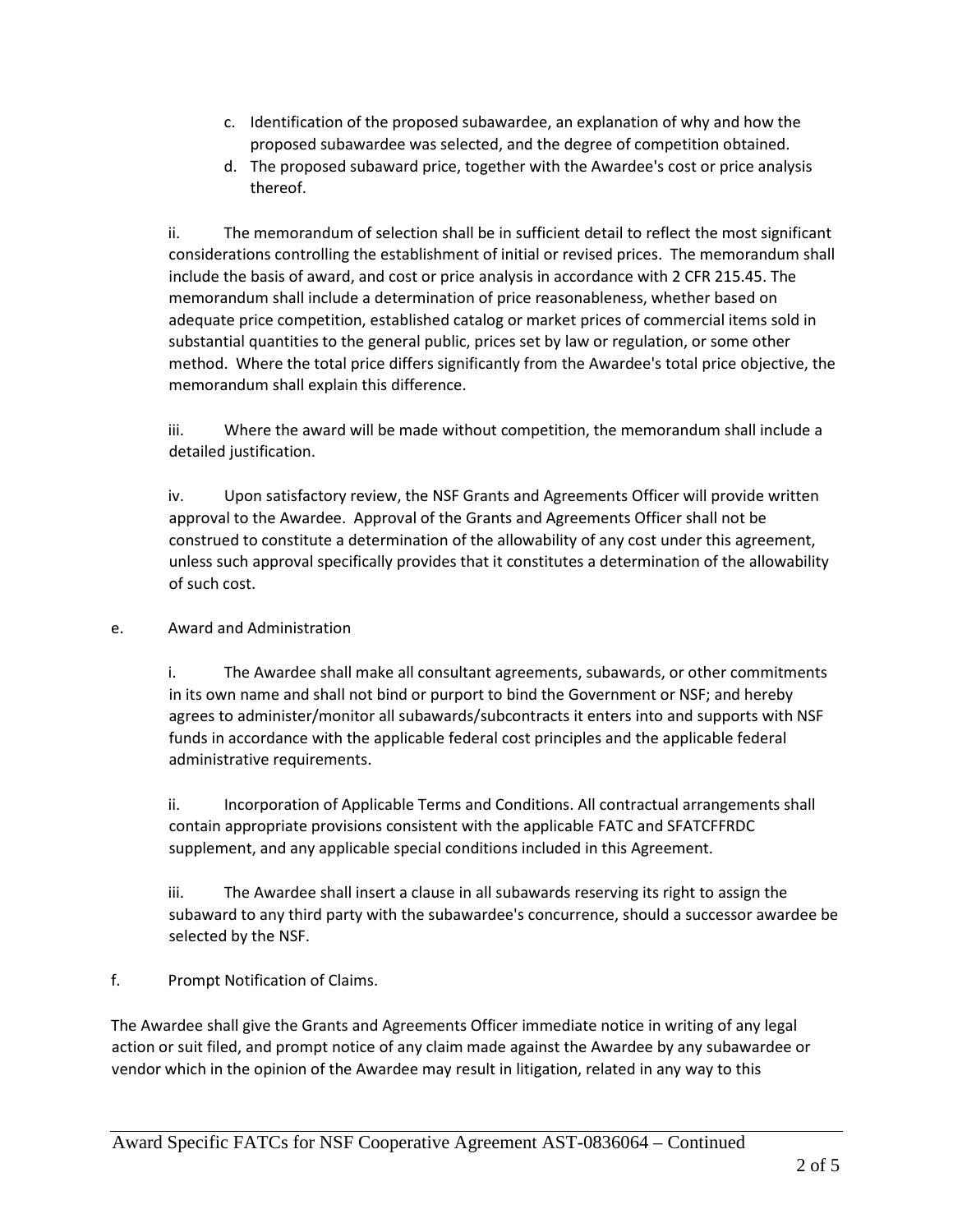agreement, with respect to which the Awardee may be entitled to reimbursement from the Government.

### **1.2.15 Non-Binding for Third Party Agreements.**

a. The Awardee shall make all commitments in its own name and shall not bind or purport to bind the Government. Except as noted below, the following language shall be included in all agreements with third parties:

"This Agreement does not bind or purport to bind the U.S. Government or the National Science Foundation (NSF), an independent agency of the U.S. Government. Consequently, any claims or disputes arising from or in performance of this Agreement shall solely be between the Parties of this Agreement and no others."

b. This language shall not be required for any agreements that incorporate liability clauses from the Federal Acquisition Regulation (FAR).

c. This language shall not be required for any agreements that do not contain funding, or for which the funding originates from a federal source.

d. The Awardee may submit a request to waive this requirement to the Grants and Agreements Officer on a case-by-case basis. NSF will respond to Awardee within 30 days of Awardee's submission of a request to waive this provision.

## **1.2.16 Liability**

Article 50 of the SFATC-FFRDC describes responsibilities concerning liability.

## **1.2.17 Non-Renewal of the Cooperative Agreement**

Article 61 entitled "Non-Renewal of the Cooperative Agreement" of the SFATC-FFRDC describes provisions in the event of non-renewal.

#### **1.2.18 Information Security**

In accordance with Article 64 entitled "Information Security" of the SFATC-FFRDC, the Awardee shall submit a written summary of its IT Security program. The summary shall be provided to the NSF Program Officer within six months of the effective date of this CA.

#### **1.2.19 Intellectual Property and Data Acquired with Telescopes**

Unless otherwise restricted by terms of a contract or subaward, data acquired through use of the telescopes, whether by project staff or visiting scientists, shall become publicly available within a reasonable time limit. Awardee shall determine and impose appropriate conditions on users of the facility to assure public availability of all data.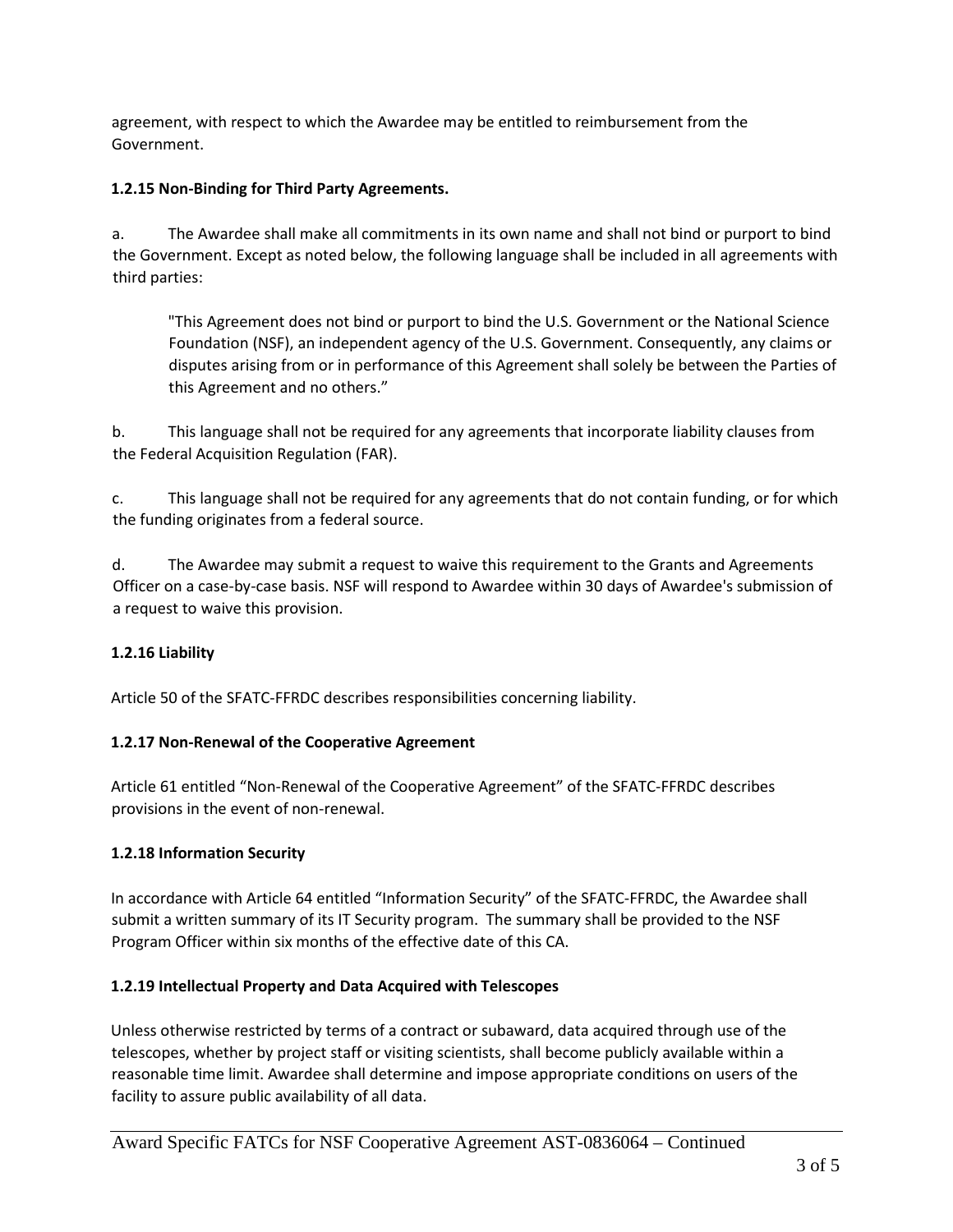### **1.2.20 Records and Document Management**

The Awardee will develop and maintain a records and document management system that is web based with secure access. This system will contain those documents and records that are accessible to the NSF Program Officer and the Grants and Agreements Official. The format and content of the system will be mutually agreed among AUI, GBO, LBO, the NSF Program Officer, and the NSF Grants and Agreements Officer.

### **1.2.21 Applicability of Chilean Labor Laws**

No provision of this CA is intended to negate the duty of the Awardee to comply with Chilean laws applicable to personnel working on GBO or LBO programs in Chile.

### **1.2.22 News Releases**

The Awardee shall notify the NSF Program Officer or designee prior to issuing news releases concerning NSF-supported activities.

### **1.2.23 Awardee Policy Manuals**

a. Electronic Access. The Awardee shall provide electronic access to copies of all management, personnel, and operation policies and procedures to the NSF Program Officer and NSF Grants and Agreements Officer.

b. Changes. The NSF Program Officer will be notified in advance of substantive changes to the Awardee's policies and procedures. Any substantive changes to the Awardee's policies in the areas of: (a) personnel matters, such as employment and recruitment, salaries and benefits, outside employment, and travel; (b) use of GBO or LBO facilities and services; (c) intellectual property; and (d) other policies related to scientific programs and staff shall be forwarded, with a statement of the reasons for the proposed changes and prospective implementation date, to the NSF Program Officer for comment. Unless notified within 30 days after receipt by NSF, the awardee will assume that NSF has no comments. The NSF Program Officer will be notified electronically when the policy is issued in its final form.

## **1.2.24 Notice to the Government of Labor Disputes**

a. If the Awardee has knowledge that any actual or potential labor dispute is delaying or threatens to delay the timely performance of this agreement, the Awardee shall immediately give notice, including all relevant information, to the Grants and Agreements Officer.

b. The Awardee agrees to insert the substance of this clause, including this, in any subcontract to which a labor dispute may delay the timely performance of this agreement; except that each subcontract shall provide that in the event its timely performance is delayed or threatened by delay by any actual or potential labor dispute, the subcontractor shall immediately notify the next higher tier